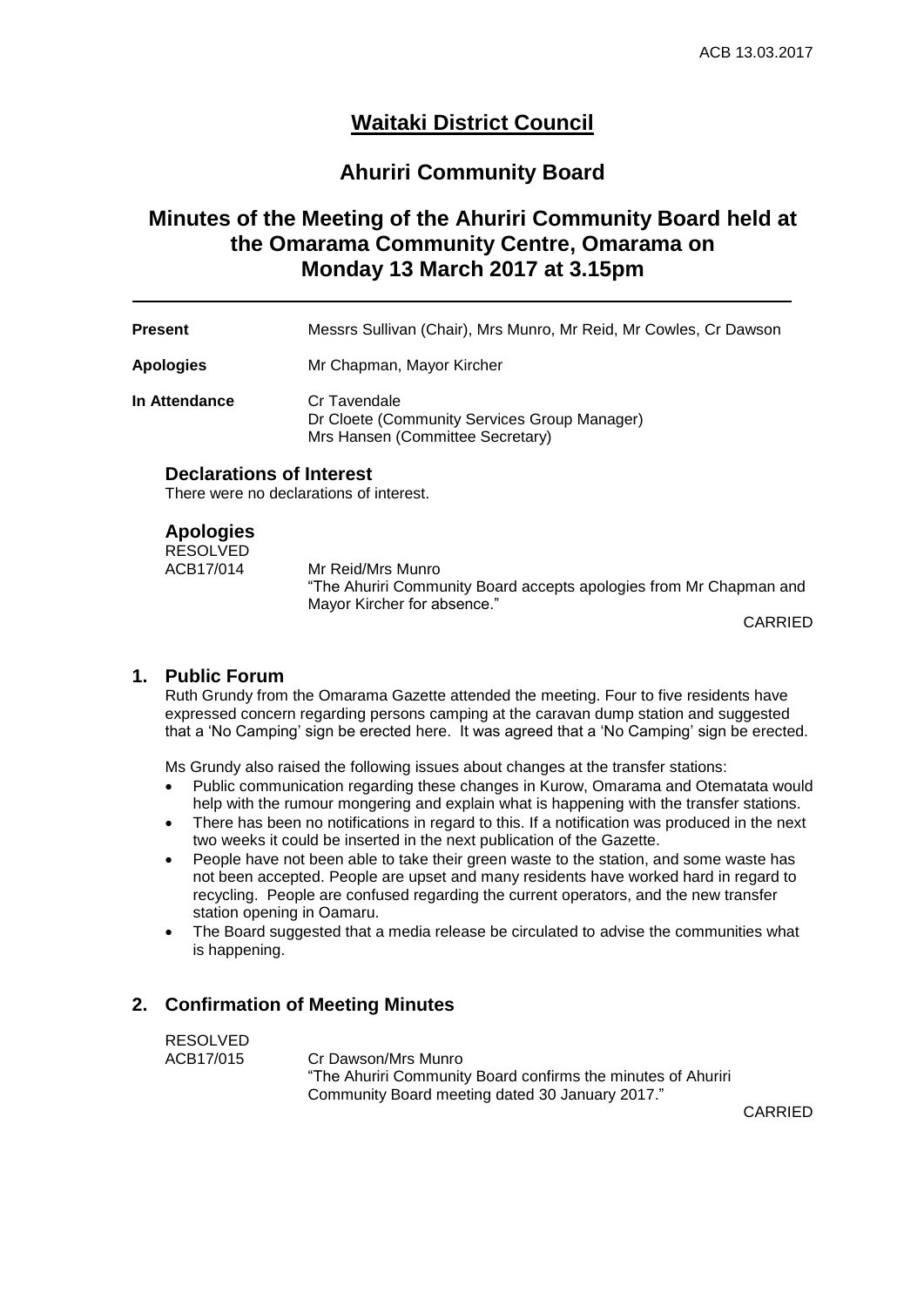#### **3. Assets Update**

To update the Board on issues, operations and projects managed by the Assets Group, occurring within the Ahuriri Ward since the last Board meeting.

RESOLVED

ACB17/016 Mr Reid/Mr Cowles "The Ahuriri Community Board receives the information."

CARRIED

#### **4. Recreation Update**

The purpose of this memorandum is to update the Ahuriri Community Board on routine work, maintenance issues and progress on minor projects from 13 January 2017 to 20 February 2017.

RESOLVED<br>ACB17/017 Mr Cowles/Cr Dawson "The Ahuriri Community Board receives the information."

CARRIED

### **5. Report on Separate Rate Accounts and Funds Available for Distribution for Community Projects**

This memorandum reports the detailed movements in and the unspent balance of funds available for distribution to community projects within the Board's ward.

RESOLVED

ACB17/018 Cr Dawson/Mrs Munro "The Ahuriri Community Board receives the schedule detailing movements in and balances of separate rate accounts within the Ahuriri ward."

> "The Ahuriri Community Board received the report detailing movements in and the unspent balance of funds available for distribution to community projects within the Boards ward."

CARRIED

### **6. Verbal Updates: Chairperson's Report; Community Board Member Area Reports; Councillor's Report**

Graham Sullivan

- Met with Elton Crane regarding road safety signage in Kurow, Omarama and **Otematata**
- Attended Council meeting in Oamaru
- Met in Kurow with Tourism Waitaki Manager, Jason Gaskill regarding front of house at the Kurow Museum
- Met Erik van der Spek at the Boat Harbour camp to discuss damage to the ramp
- Attended the Waihemo Bus Tour highlight was the Oceana Gold visit
- Upper Waitaki Society meeting
- Met with Max Crowe regarding Biodiversity
- Otematata Residents Association meeting
- Attended farewell for Craig Bennett Police
- Attended a Framing Day for Community Board Chairs and Deputy Chairs in Gore
- Rubbish at Ohau Mike Neilson called in regard to this. Mr Sullivan suggested a visit with an officer to discuss the issues
- There has been a complaint made about the stock pile of building material, pink bats etc behind the Otematata Hotel which has been left by the builders. The pink bats are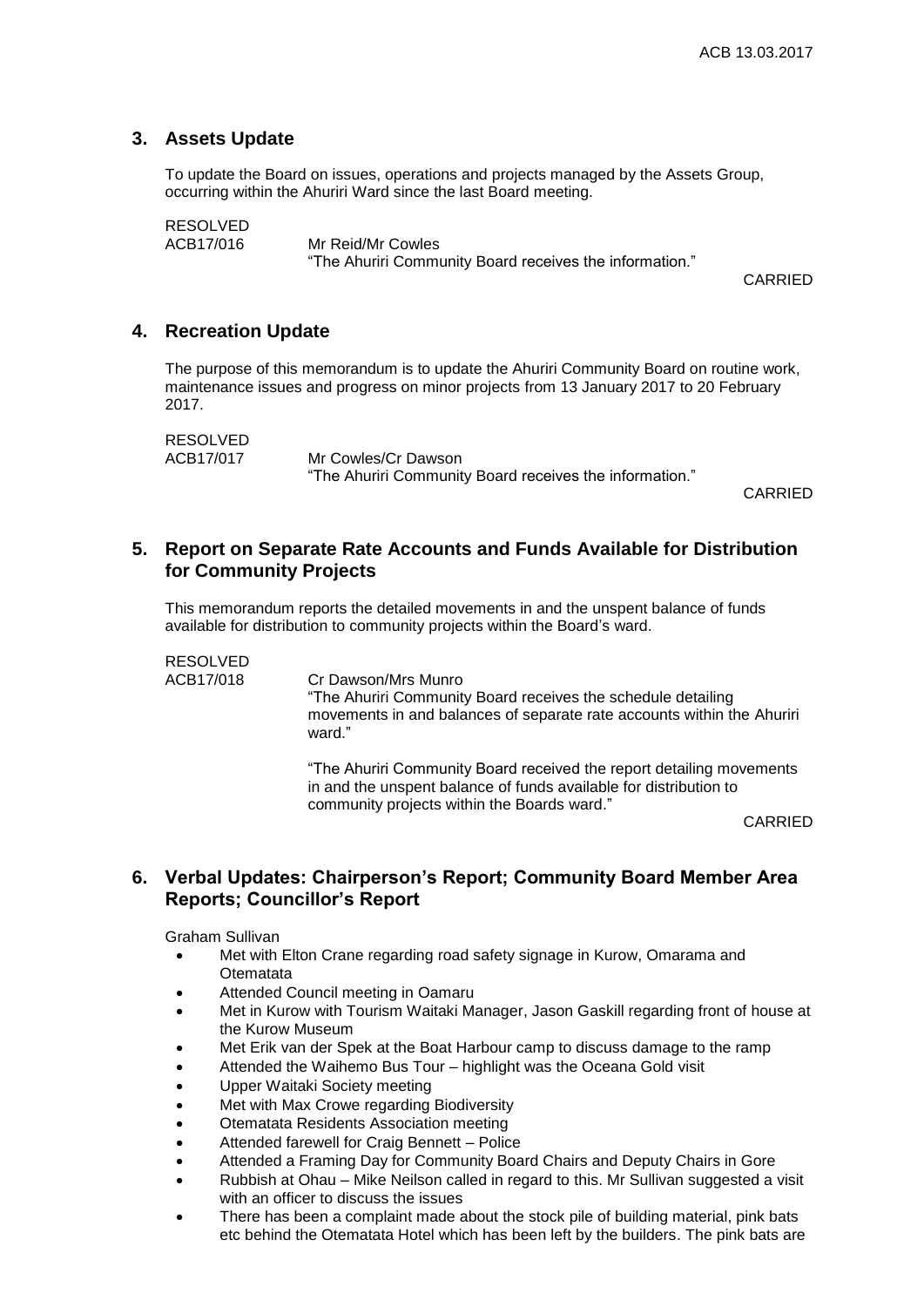blowing over the Golf Course and there seems to be an increase in rodent activity. Is this a regulatory issue?

Calum Reid

- Met with Heritage NZ regarding the wood from the Kurow Bridge which is to be used on a project
- Street lighting met with Ting Ge to discuss heritage style street lighting in Kurow. If NZTA agree with the lighting it will be installed in November-December
- Met to discuss flood damage in Otematata. Also discussed the communication breakdown in relation to the emergency
- Irrigation meeting Upper Waitaki Irrigation Scheme with 70% on board. This will be great and a massive benefit to the area
- Otago Trust funding meeting in regard to the wetlands
- Discussed with the Board the quote received from Fulton Hogan for the work to be carried out on the corner of Ranfurly Street and State Highway 83. This work will allow another two truck/bus parks to handle the overflow. It is good to see that the trucks and buses are actually making use of this now
- Just a couple of clarifications from Ting Ge:
	- 1) Roadside on SH83 will be addressed with the soil, and the broken seal tidied up
	- 2) The rock wall will need to be supplied through Gary Hawkins to match the wall opposite. Mr Reid will secure a quote from him to deliver to site. Mr Smart is going to construct it as a community project at no cost to the community

This work was noted and agreed in principal by the Board. A report will be included in the next Board meeting for ratification.

Craig Dawson

- Attended Annual Plan workshop and Extraordinary Council meeting
- Tourism Waitaki Board meeting Oamaru
- Omarama Business Group meeting. We will be looking at trialling a night meeting to accommodate catering businesses who struggle to get to our morning meetings. Good attendances to date
- Council, Finance and Risk Committee meetings and Councillor briefing
- Omarama Residents Association (Omarama Inc). Planning underway with sports courts fundraising initiative (Garden and Landscape Tour). Sub-committee has been formed with some younger members involved. Similar event raised over \$35,000 for the Twizel Medical Centre
- Dr Tim Gardiner is now running clinics at the Centre on Mondays and Fridays
- Met with Graham Sullivan, Kieran Walsh (Chair, Waitaki Society), Carron Cossens, Jason Gaskill (Tourism Waitaki), and Calum Reid to discuss possible funding from Tourism Waitaki to help cover the running cost of the Kurow Museum front of house. It was decided that Waitaki Valley Society should report back to Tourism Waitaki with a formal funding proposal for their consideration
- Waihemo Bus Tour. Great to see the new toilets in Hampden operating well
- Executive Committee meeting interviewed prospective Directors for Omarama Airport
- Finance Audit and Risk Committee, Chief Executive Recruitment discussion followed by Councillor briefing
- Chief Executive Recruitment discussions with Mike Stenhouse. A good session covering all concerns and standards about the challenges our new CEO will face.
- Otago Regional Council and NZTA Roading Strategy
- Ohau emergency booth showing everyone where to go, numbers to call, message to 'look after yourselves and family', and depends on scale and resources. This to be prepared shortly. Tremendous effort by all involved

Vicky Munro

- Otago Trust Funding for the track in the wetlands walkway was successful with \$6,000 granted
- Residents Association meeting
- Craig Bennett farewell Police
- Met with Jane Matchett to discuss operational issues in the gardens at Otematata. This was to look at planting. Some of the plants are dying and several are overgrown
- Looked at the seesaw with Jane Matchett. It is dangerous, with the seat coming down on the hard rubber tubing. Jane is sending it back to the manufacturers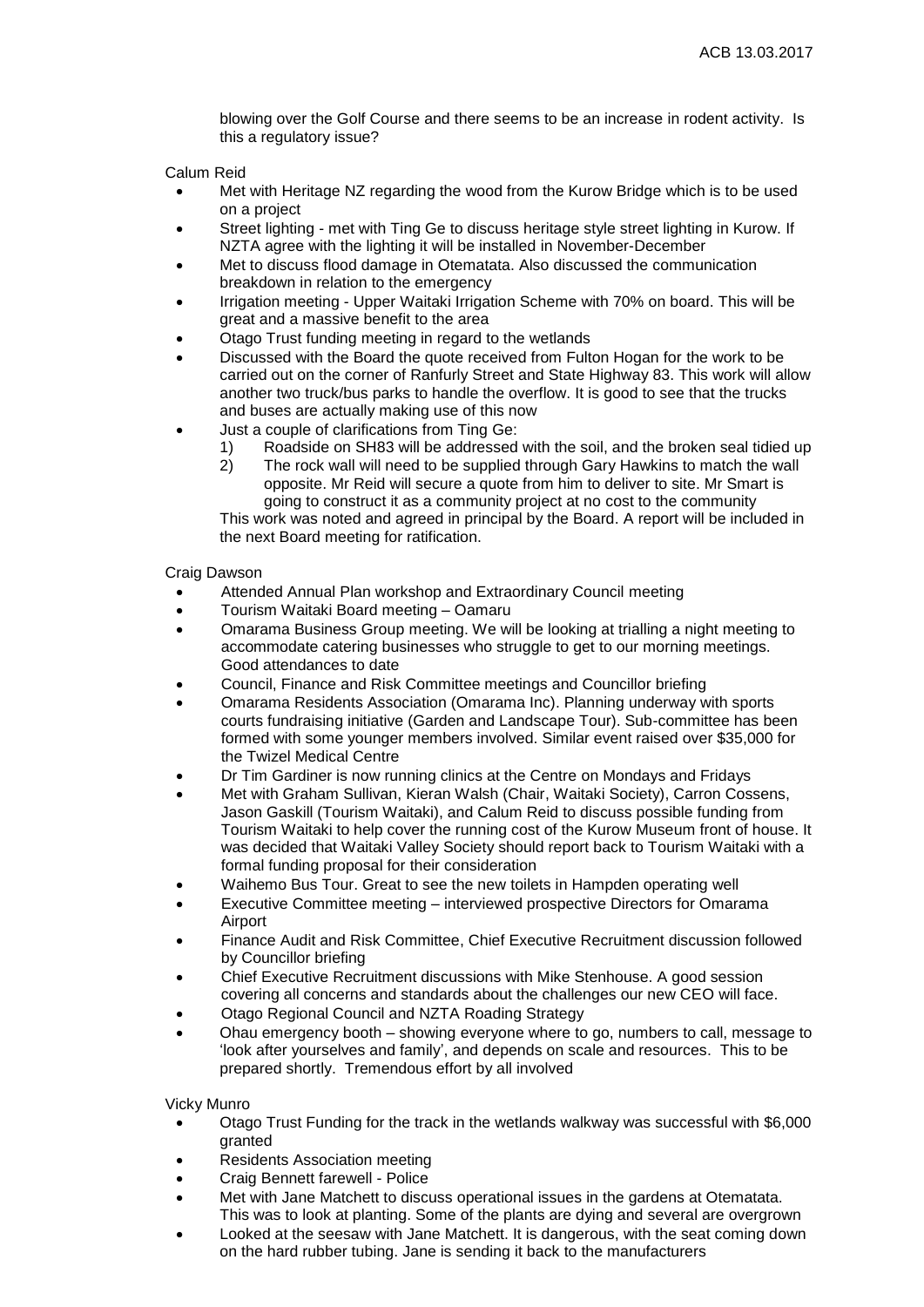- Disposal of rubbish need to sort out the transfer station issues
- Wetlands Management Plan given to Jane Matchett
- Discussed the flood and the force and velocity of the water coming the river. There are many big trees up the river. If these are not cleared out the bridge could go if this happened again
- Discussed dog litter bags and holders etc for the community. It was suggested that this could be sponsored and a submission to Council be made to cover the cost

Brent Cowles

- Met with Meridian they are happy to supply signage, and happy to look at assisting with information material for the towns
- Civil Defence a meeting is to be arranged with Ewen Graham (Emergency Management Officer), ECan, Police, Fire, and the Board, in regard to community contacts and support groups to discuss what to do to make the community aware and be prepared in the event of an emergency, to open the hall, tea and coffee, and support groups for if/when events happen. Community be aware and prepared.
- Discussion in regard to the lack of 'Boil Water' notifications following the event. Cr Dawson advised that it is common sense that you would do this without notifications in the first instance

Dr Cloete

 Dr Cloete spoke on Council's 2017/18 Annual Plan (AP) and Council's intention to invite feedback from the community. It is proposed that, rather than hold formal hearings, a less formal approach is taken for people wanting to present their feedback and share information with Council.

The Board agreed this was a good idea and would encourage the community to make an effort to attend feedback meetings. A Saturday morning was suggested as a meeting time as more ratepayers would be in the area to attend the meetings.

RESOLVED<br>ACB17/019

Mr Cowles/Mr Reid

"The Ahuriri Community Board receives the information."

CARRIED

#### **7. Items for Information**

To provide Ahuriri Community Board members with a copy of the following items for information:

- Mayor's report to 15 February 2017 Council meeting.
- Customer Services Group Manager's Health and Safety Update to 1 February 2017 Customer Services Committee meeting.

RESOLVED

ACB17/020 Cr Dawson/Mrs Munro "The Ahuriri Community Board receives the information."

CARRIED

Cr Tavendale

- Chief Executive Recruitment Sheffield's have been chosen as the recruitment agency. Mike Stenhouse is working on position descriptions to come back for discussion
- District Plan and Bylaw Reviews Bees, Roosters and Cats
- Toilet Strategy and Freedom Camping workshops we need to come up with our wish list for the next funding round
- Friendly Bay Family Fun Day was held last week. This was well received with a number of families enjoying the day
- Kids Bike Park in the Harbour area was funded by both the Otago Community Trust and Council. The opening of the Bike Park is being held this Saturday.